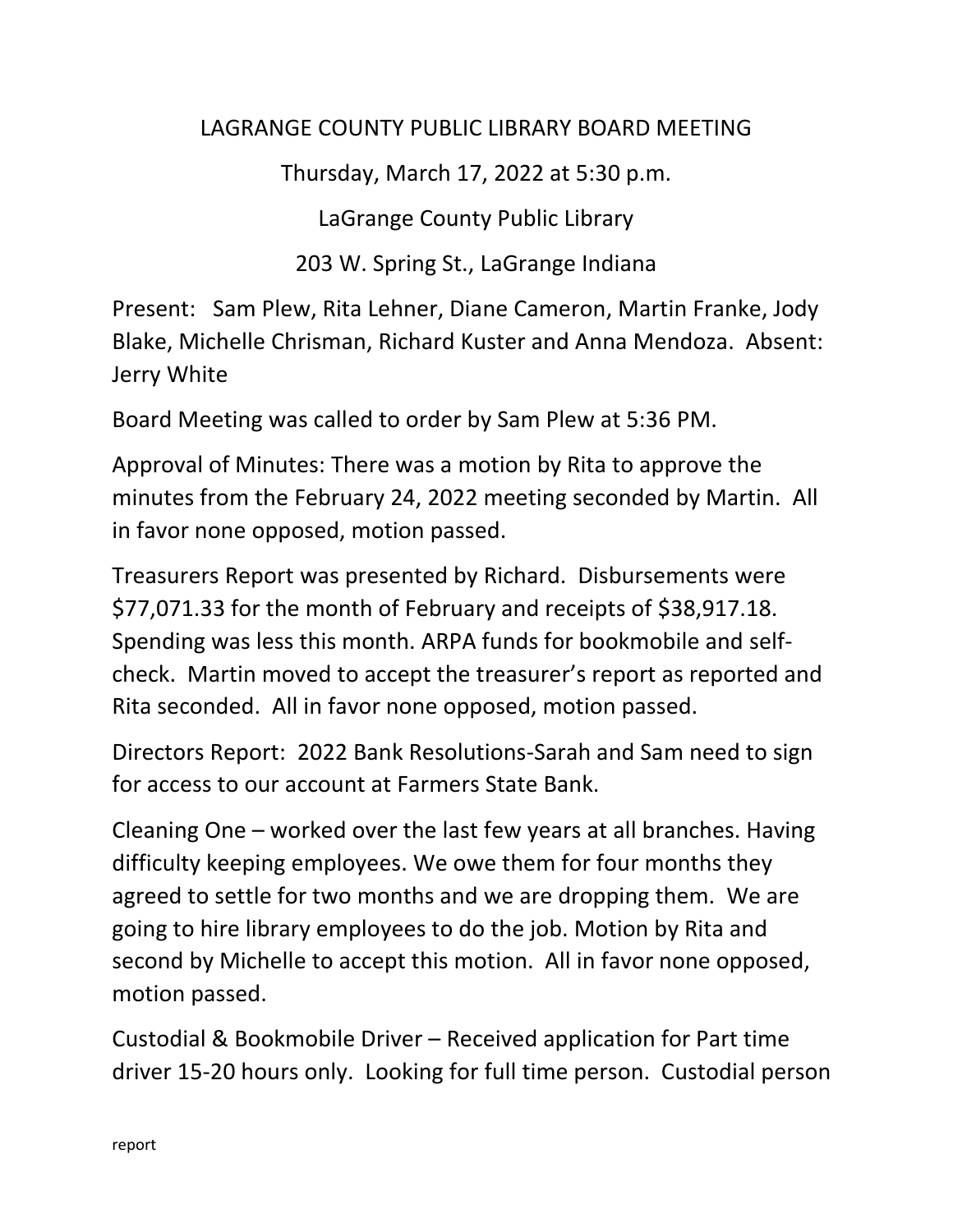pay and hours 12-15. Motion by Rita and seconded by Diane to all two positions. All in favor none opposed motion passed.

Covid-19. Continue the current guidelines. Masks are recommended. employees still have temperature taken at beginning of shift .

See Statistical Report for the month of February 2022. A Class is 55 hours week. We are currently at 42-45 hours. 10-6 M-Th, Fr-Sat.

Impact Group: is currently from 3:45 PM – 6:00 PM. They would like to extend their hours to 7:00 PM. Anna and Richard will discuss and present at the next board meeting.

See Staffing Report for the month of February 2022. Currently 22 employees.

Reports and claims were reviewed: February 28, 2022- Payroll and Check numbers **28628-28672 in** the amount of **\$76,921.87** from the operating account. Gift Account check numbers **1047-1048** in the amount of **\$74.46** and Grant Account check number **98** in the amount of **75.00**. Motion was made by Jody and seconded by Rita to approve the claims. All in favor none opposed, motion passed.

## **Personnel Committee** no report. **Facilities Committee** no report**.**

**Policy Committee** - Rita discussed the Mural that was in question at the last meeting. She investigated the background and talked with the State of Indiana regarding the issue. Recommended that no changes be made to the Mural. All board members agreed.

## Correspondence **to the Board** –No Report

## **Old Business** –No report

**New Busin**ess – Discussed obtaining a plaque be purchased in memory of Jayne Merriman to be placed in the Library. Make sure all patrons